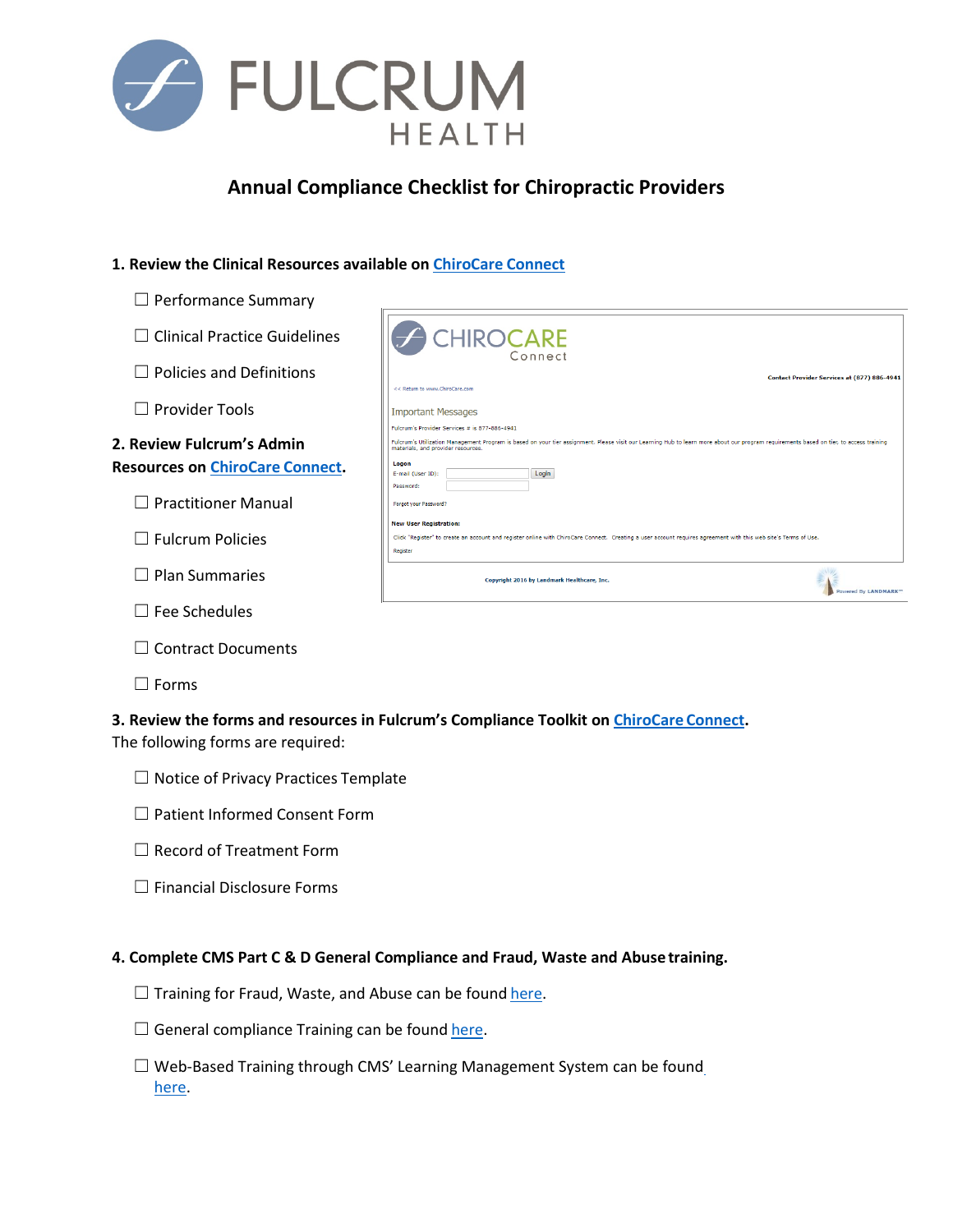#### **5. Complete HealthPartners and UCare's "Special Needs Plans Trainings" on [chirocare.com](http://www.chirocare.com./)**

- □ [HealthPartners MSHO Training](https://www.healthpartners.com/ucm/groups/public/%40hp/%40public/documents/documents/cntrb_041302.pdf) Presentation
- □ [UCare's MSHO MSC+ Model of Care Training Presentation and](https://www.ucare.org/providers/Care-Coordinators/Pages/Care-Coordination-Trainings.aspx) Slides

### **6. Review Fulcrum's Compliance Policies and Procedures under "Administrative Resources" o[n](http://www.chirocare.com/) [chirocare.com](http://www.chirocare.com/)**

- ☐ Office Standards and Protocols for Credentialing (CRM-006)
- ☐ Billing for Non-Covered Services(NM-007)
- ☐ Billing for Non-Covered Services FAQ
- □ Chart Review Checklist
- ☐ Site Visit Checklist (CRM023)

#### **7. Update your contact information.**

☐ **If any of your clinic contact information (such as name, address, fax number, phone number, etc.) has changed, contact visit ChiroCare Connect and update your information using the "Provider Update" tab.** Please contact our Provider Services team at (877) 886-4941 with any questions about submission of updates.